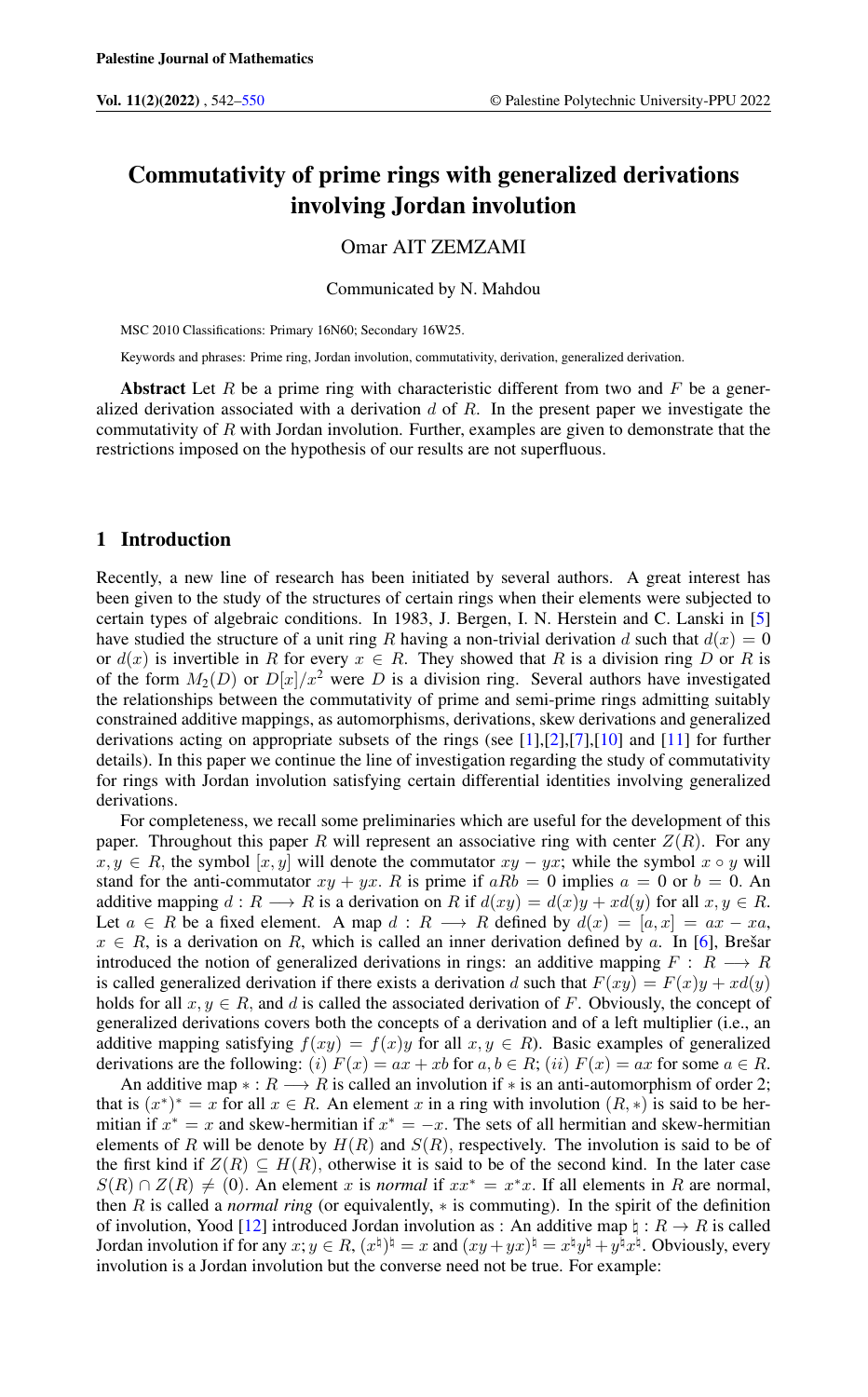#### Example.

Let us consider  $R = \left\{ \left( \begin{array}{cc} a & b \\ c & d \end{array} \right) | a, b, c, d \in \mathbb{C} \right\}$  and  $\left( \begin{array}{cc} a & b \\ c & d \end{array} \right)^{\sharp} =$  $\int \bar{a} -\bar{b}$  $-\bar{c}$   $\bar{d}$  $\setminus$ . It is straightforward to check that  $\sharp$  is a Jordan involution but not involution.

# 2 Main results

We first fix the following facts which shall be used frequently throughout the paper.

**Fact 1**: Let  $(R, \natural)$  be a ring with Jordan involution. If R is prime, and  $d(h) = 0$  for all  $h \in H(R) \cap Z(R)$  then  $d(s) = 0$  for all  $s \in S(R) \cap Z(R)$ .

Fact 2 : Let  $(R, \natural)$  be a 2-torsion free prime ring with Jordan involution of the second kind. Then the following assertions are equivalent:

 $(1)$   $[x, x^{\natural}] \in Z(R)$  for all  $x \in R$ ;

 $(2)$   $x \circ x^{\natural} \in Z(R)$  for all  $x \in R$ ;

(3)  $R$  is a commutative integral domain.

<span id="page-1-4"></span>**Theorem 2.1.** Let  $(R, \natural)$  be a 2-torsion free prime ring with Jordan involution of the second kind. *If* R *admits a generalized derivation* F *associated with a nonzero derivation* d*, then the following assertions are equivalent:*

(1)  $[F(x), d(x^{\natural})] = [x, x^{\natural}]$  *for all*  $x \in R$ *.* (2)  $[F(x), d(x^{\natural})] = -[x, x^{\natural}]$  *for all*  $x \in R$ *.* (3)  $[F(x), d(x^{\natural})] = 0$  *for all*  $x \in R$ *.* 

(4) R *is a commutative integral domain.*

*Proof.* We need only prove  $(1) \implies (4), (2) \implies (4)$  and  $(3) \implies (4)$ .

 $(1) \Longrightarrow (4)$  Assume that

<span id="page-1-1"></span><span id="page-1-0"></span>
$$
[F(x), d(xh)] = [x, xh] \text{ for all } x \in R.
$$
 (2.1)

Linearization of  $(2.1)$  yields

$$
[F(x), d(y\natural)] + [F(y), d(x\natural)] = [x, y\natural] + [y, x\natural] \text{ for all } x, y \in R.
$$

Substituting y for  $y^{\natural}$ , we obtain

$$
[F(x), d(y)] + [F(yh), d(xh)] = [x, y] + [yh, xh] \text{ for all } x, y \in R.
$$
 (2.2)

Taking  $y = yh$  for y in [\(2.2\)](#page-1-1), where  $h \in Z(R) \cap H(R) \setminus \{0\}$  and using (2.2), we get

$$
([F(x), y] + [y\natural, d(x\natural)])d(h) = 0 \text{ for all } x, y \in R.
$$
 (2.3)

In view of the primeness, the last equation assures that  $[F(x), y] + [y^{\natural}, d(x^{\natural})] = 0$  or  $d(h) = 0$ . In the first case suppose that,

<span id="page-1-2"></span>
$$
[F(x), y] + [y^{\natural}, d(x^{\natural})] = 0 \text{ for all } x, y \in R.
$$
 (2.4)

Taking ys instead of y, where  $0 \neq s \in Z(R) \cap S(R)$  we find that

$$
[F(x), y] - [y^{\natural}, d(x^{\natural})] = 0 \text{ for all } x, y \in R.
$$
 (2.5)

By adding the relations  $(2.4)$  and  $(2.5)$ , we have

<span id="page-1-3"></span>
$$
[F(x), y] = 0 \quad \text{for all} \ \ x, y \in R
$$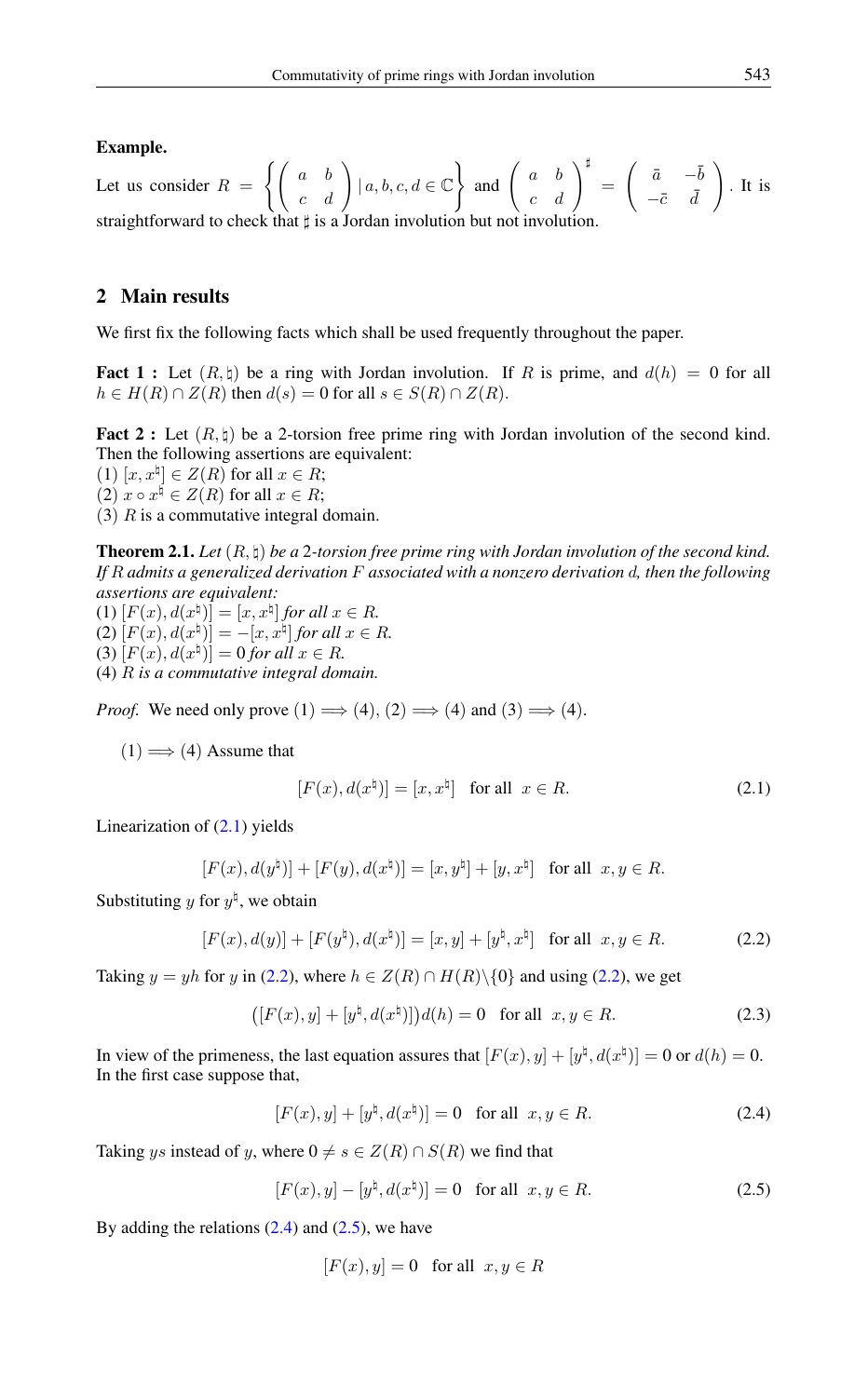and therefore

<span id="page-2-0"></span>
$$
[F(x), x] = 0 \quad \text{for all} \ \ x \in R
$$

hence  $[9,$  Theorem 3] assures that R is commutative

If  $d(h) = 0$ , then by **Fact 1** we find that  $d(Z(R) \cap S(R)) = \{0\}.$ Replacing y by ys in (2.[2\)](#page-1-1), with  $s \in Z(R) \cap S(R) \setminus \{0\}$ , we arrive at

$$
[F(x), d(y)] - [F(yh), d(xh)] = [x, y] - [yh, xh] \text{ for all } x, y \in R.
$$
 (2.6)

Using  $(2.2)$  together with  $(2.6)$  we conclude that

$$
[F(x), d(y)] = [x, y] \quad \text{for all} \ \ x, y \in R \tag{2.7}
$$

and  $[3,$  Theorem 2.11] gives that R is commutative ring.

 $(2) \implies (4)$  Arguing as above, with slight modifications, it is obvious to show that  $[F(x), d(x^{\natural})] = -[x, x^{\natural}]$  for all  $x \in R$  implies that R is commutative.

 $(3) \Longrightarrow (4)$  We are assuming that

<span id="page-2-2"></span><span id="page-2-1"></span>
$$
[F(x), d(xh)] = 0 \quad \text{for all} \quad x \in R. \tag{2.8}
$$

A linearization of  $(2.8)$  implies that

$$
[F(x), d(y)] + [F(yh), d(xh)] = 0 \text{ for all } x, y \in R.
$$
 (2.9)

Replacing y with yh in the above equation with  $0 \neq h \in Z(R) \cap H(R)$  and using [\(2.9\)](#page-2-2) we may write

$$
([F(x), y] + [y\natural, d(x\natural)])d(h) = 0 \text{ for all } x, y \in R.
$$
 (2.10)

<span id="page-2-3"></span>Using the primeness of R, we get either  $[F(x), y] + [y^{\natural}, d(x^{\natural})] = 0$  or  $d(h) = 0$ . If

$$
[F(x), y] + [y^{\natural}, d(x^{\natural})] = 0 \text{ for all } x, y \in R.
$$
 (2.11)

<span id="page-2-4"></span>Taking ys instead of y in (2.[11](#page-2-3)), where  $0 \neq s \in Z(R) \cap S(R)$ , one can see that

$$
[F(x), y] - [y^{\natural}, d(x^{\natural})] = 0 \text{ for all } x, y \in R.
$$
 (2.12)

Adding  $(2.11)$  and  $(2.12)$  we conclude that

$$
[F(x), y] = 0 \quad \text{for all} \ \ x, y \in R
$$

thereby obtaining

$$
[F(x), x] = 0 \quad \text{for all} \ \ x \in R
$$

and R is commutative by [\[9,](#page-7-9) Theorem 3].

Now suppose that  $d(h) = 0$  for all  $h \in Z(R) \cap H(R)$ . From **Fact 1**, we get  $d(s) = 0$  for all  $s \in Z(R) \cap S(R)$ . Putting  $y = ys$  in [\(2](#page-2-2).9), we arrive at

$$
[F(x), d(y)] - [F(y‡), d(x‡)] = 0 \text{ for all } x, y \in R.
$$
 (2.13)

From the last relation and [\(2.9\)](#page-2-2) it follows that

$$
[F(x), d(y)] = 0 \quad \text{for all} \quad x, y \in R \tag{2.14}
$$

hence R is commutative by  $[3,$  Theorem 2.6].

**Remark 2.2.** To prove (1)  $\iff$  (4) and (2)  $\iff$  (4) the condition  $d \neq 0$  is not necessary. Indeed, if  $d = 0$  then R is normal and the required result follows from **Fact 2**.

$$
\Box
$$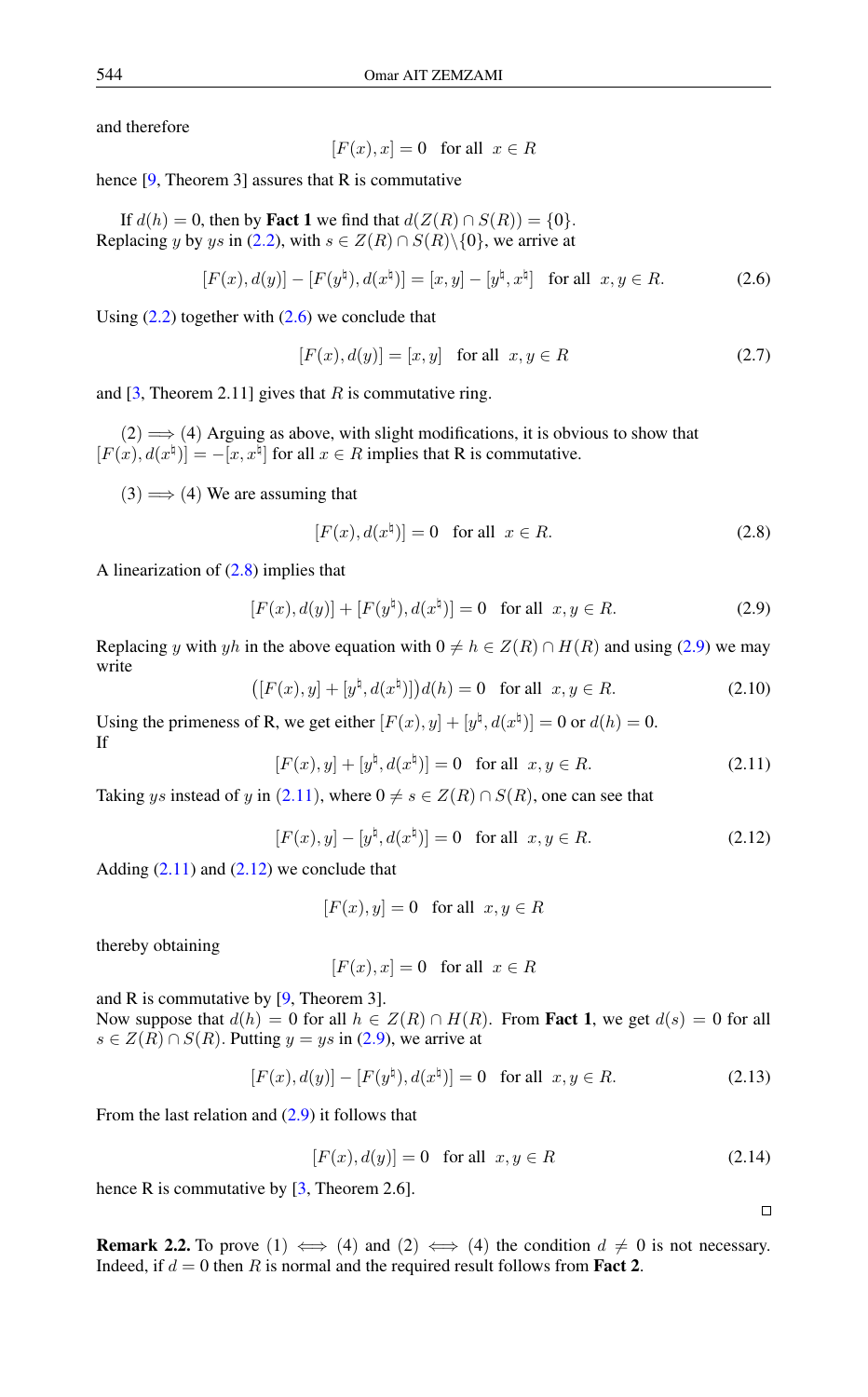Corollary 2.3. *Let* (R, \) *be a* 2*-torsion free prime ring with Jordan involution of the second kind. If* R *admits a generalized derivation* F *associated with a nonzero derivation* d*, then the following assertions are equivalent:*

(1)  $[F(x), d(y)] = [x, y]$  *for all*  $x, y \in R$ *.* (2)  $[F(x), d(y)] = -[x, y]$  *for all*  $x, y \in R$ *.* (3)  $[F(x), d(y)] = 0$  *for all*  $x, y \in R$ *.* (4) R *is a commutative integral domain.*

A natural question is what can we say about the commutativity of  $R$  if the commutator in the preceding theorem is replaced by anti-commutator. We have studied this problem and proved that the commutativity cannot be characterized by the same conditions on anti-commutator.

Theorem 2.4. *Let* (R, \) *be a* 2*-torsion free prime ring with Jordan involution of the second kind. There is no generalized derivation* F *associated with a derivation* d *satisfying one of the following assertions :*

(1)  $F(x) \circ d(x^{\sharp}) = x \circ x^{\sharp}$  *for all*  $x \in R$ *.* (2)  $F(x) \circ d(x^{\dagger}) = -x \circ x^{\dagger}$  for all  $x \in R$ .

*Proof.* For all  $x \in R$ , assume there exists a generalized derivation  $(F, d)$  such that

<span id="page-3-0"></span>
$$
F(x) \circ d(x^{\natural}) = x \circ x^{\natural}.
$$
 (2.15)

If  $d = 0$ , the last expression leads to

$$
x \circ x^{\natural} = 0 \text{ for all } x \in R
$$

which reduces to

<span id="page-3-2"></span>
$$
x \circ y^{\natural} + y \circ x^{\natural} = 0 \text{ for all } x, y \in R.
$$

Substituting h for y, where  $h \in Z(R) \cap H(R) \setminus \{0\}$ , we find that  $x + x^{\natural} = 0$ . Replacing y by s, where  $s \in Z(R) \cap S(R) \setminus \{0\}$ , we get  $x - x^{\natural} = 0$ . The last two expressions forces us to conclude that  $R = 0$ , a contradiction. Therefore, we can assume that  $d \neq 0$ . By linearization of  $(2.15)$  gives

$$
F(x) \circ d(y) + F(y^{\natural}) \circ d(x^{\natural}) = x \circ y + y^{\natural} \circ x^{\natural} \quad \text{for all} \ \ x, y \in R. \tag{2.16}
$$

Substituting yh for y in the last expression, where  $h \in Z(R) \cap H(R) \setminus \{0\}$ , it follows that

<span id="page-3-1"></span>
$$
(F(x) \circ y + y^{\natural} \circ d(x^{\natural}))d(h) = 0 \quad \text{for all} \ \ x, y \in R. \tag{2.17}
$$

By primeness, we conclude that either  $d(h) = 0$  or  $F(x) \circ y + y^{\natural} \circ d(x^{\natural}) = 0$ . Assume that

$$
F(x) \circ y + y^{\natural} \circ d(x^{\natural}) = 0 \quad \text{for all} \ \ x, y \in R. \tag{2.18}
$$

Setting  $y = h$ , with  $h \in Z(R) \cap H(R) \setminus \{0\}$ , we obviously get

$$
F(x) + d(x^{\natural}) = 0 \quad \text{for all} \ \ x \in R.
$$

Writing s instead of y in [\(2.18\)](#page-3-1), where  $s \in Z(R) \cap S(R) \setminus \{0\}$ , we find that

<span id="page-3-3"></span>
$$
F(x) - d(x^{\natural}) = 0 \quad \text{for all} \ \ x \in R
$$

and thus  $d(x) = 0$  for all  $x \in R$ , a contradiction.

Now assume that  $d(h) = 0$  for all  $h \in Z(R) \cap H(R)$ . Hence **Fact 1** assures that  $d(s) = 0$  for all  $s \in Z(R) \cap S(R)$ .

Replacing y by ys in (2.[16](#page-3-2)), where  $0 \neq s \in Z(R) \cap S(R)$  we obtain

$$
F(x) \circ d(y) - F(y^{\natural}) \circ d(x^{\natural}) = x \circ y - y^{\natural} \circ x^{\natural} \quad \text{for all} \ \ x, y \in R. \tag{2.19}
$$

Adding  $(2.19)$  and  $(2.16)$ , we find that

$$
F(x) \circ d(y) = x \circ y \quad \text{for all} \quad x, y \in R \tag{2.20}
$$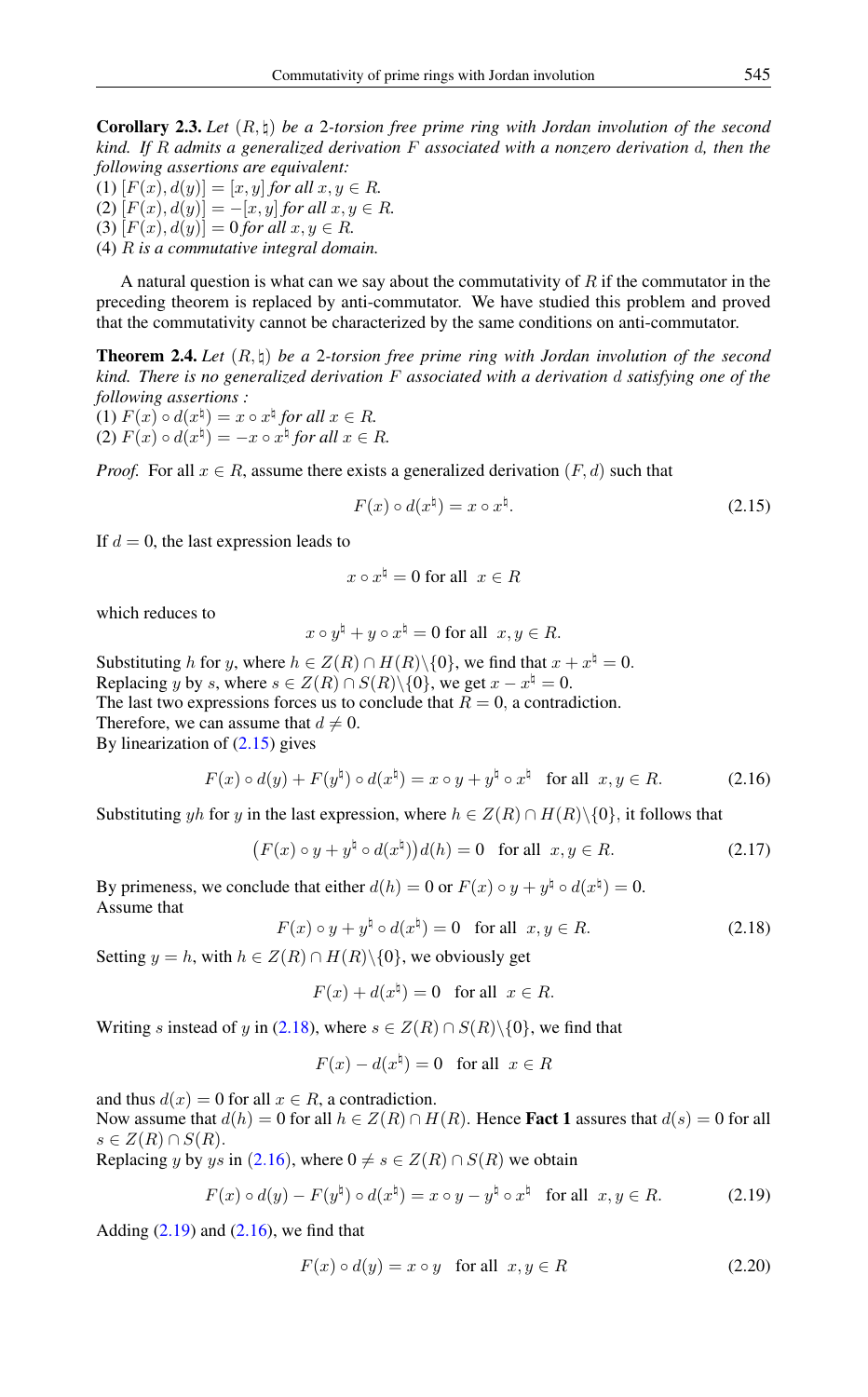and R is commutative by  $[3,$  Theorem 2.7]. Then the last expression leads to

$$
F(x)d(y) = xy \text{ for all } x, y \in R.
$$

Putting  $y = yt$  in the previous relation, we arrive at  $F(x)yd(t) = 0$  which leads to

$$
F(x)Rd(t) = \{0\} \text{ for all } x, t \in R
$$

then  $d = 0$ , a contradiction.

Arguing as above, with similar arguments, it is obvious to show that there is no generalized derivation F associated with a derivation d satisfying  $F(x) \circ d(x^{\natural}) = -(x \circ x^{\natural})$  for all  $x \in R$ .

**Corollary 2.5.** Let  $(R, \nmid)$  be a 2-torsion free prime ring with Jordan involution of the second *kind. There is no generalized derivation* F *associated with a derivation* d *satisfying one of the following assertions :* (1)  $F(x) \circ d(y) = x \circ y$  *for all*  $x, y \in R$ *.* 

(2)  $F(x) \circ d(y) = -x \circ y$  *for all*  $x, y \in R$ .

Now if we replace the commutator by anti-commutator in (3) of Theorem [2.1](#page-1-4) then it does not constitute a commutativity criterion. However, we can classify generalized derivations satisfying the hypothesis  $F(x) \circ d(x^{\natural}) = 0$  for all  $x \in R$ .

<span id="page-4-2"></span>Theorem 2.6. *Let* (R, \) *be a* 2*-torsion free prime ring with Jordan involution of the second kind and* F *a generalized derivation associated with a derivation* d*. Then the following assertions are equivalent:* (1)  $F(x) \circ d(x^{\natural}) = 0$  *for all*  $x \in R$ *.* (2) F *is a left multiplier.*

*Proof.* For the nontrivial implication, assume that

$$
F(x) \circ d(x^{\natural}) = 0 \quad \text{for all} \quad x \in R. \tag{2.21}
$$

A linearization of the last expression yields that

$$
F(x) \circ d(y^{\natural}) + F(y) \circ d(x^{\natural}) = 0 \text{ for all } x, y \in R,
$$

<span id="page-4-1"></span>that is

$$
F(x) \circ d(y) + F(y^{\natural}) \circ d(x^{\natural}) = 0 \quad \text{for all} \ \ x, y \in R. \tag{2.22}
$$

Substituting yh for y, where  $h \in Z(R) \cap H(R) \setminus \{0\}$ , we get

$$
(F(x) \circ y + y^{\natural} \circ d(x^{\natural}))d(h) = 0 \quad \text{for all} \ \ x, y \in R. \tag{2.23}
$$

<span id="page-4-0"></span>By primeness we conclude that either  $F(x) \circ y + y^{\natural} \circ d(x^{\natural}) = 0$  or  $d(h) = 0$ . If

$$
F(x) \circ y + y^{\natural} \circ d(x^{\natural}) = 0 \quad \text{for all} \ \ x, y \in R. \tag{2.24}
$$

Putting  $y = h$  where  $h \in Z(R) \cap H(R) \setminus \{0\}$ , then we have  $2(F(x) + d(x^{\natural}))h = 0$  therefore

$$
F(x) + d(x^{\natural}) = 0 \quad \text{for all} \ \ x \in R.
$$

Now substituting s for y in [\(2.24\)](#page-4-0), where  $s \in Z(R) \cap S(R) \setminus \{0\}$ , we find that

$$
F(x) - d(x^{\natural}) = 0 \text{ for all } x \in R.
$$

Combining the two previous relations, we obtain  $F = d = 0$ .

Then  $d(h) = 0$  for all  $h \in Z(R) \cap H(R)$  using **Fact 1**, we get  $d(Z(R) \cap S(R)) = \{0\}.$ Replacing y by ys, in (2.[22](#page-4-1)) where  $0 \neq s \in Z(R) \cap S(R)$ , we arrive at

$$
F(x) \circ d(y) - F(y^{\natural}) \circ d(x^{\natural}) = 0 \quad \text{for all} \ \ x, y \in R. \tag{2.25}
$$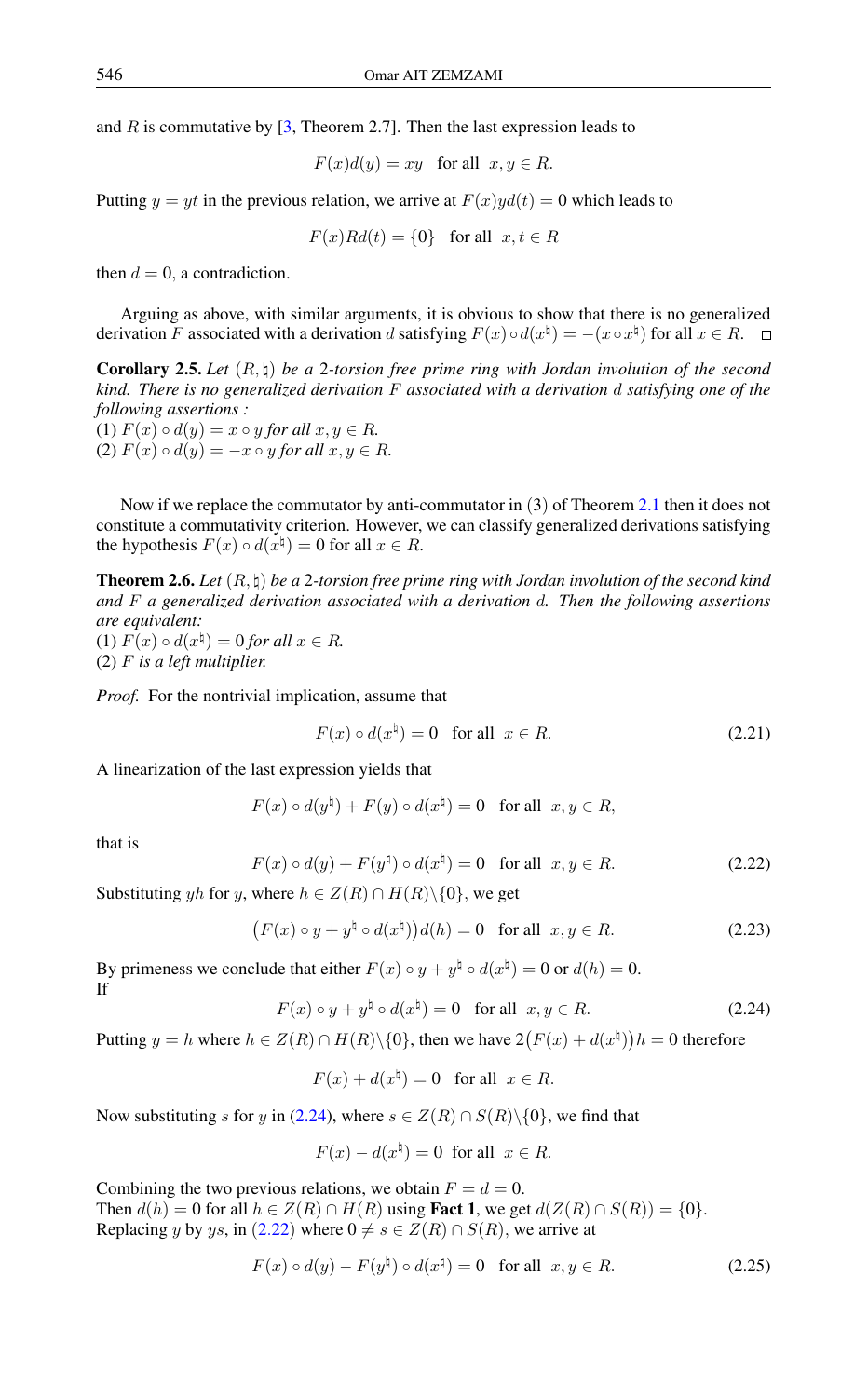This equation, when combined with  $(2.22)$  shows that

$$
F(x) \circ d(y) = 0 \quad \text{for all} \quad x, y \in R. \tag{2.26}
$$

and  $[3,$  Theorem 2.5] gives that R is commutative ring. The last relation leads to

 $F(x)d(y) = 0$  for all  $x, y \in R$ 

which reduces to  $d = 0$ . Finally  $F(xy) = F(x)y$  for all  $x, y \in R$ .

Corollary 2.7. *Let* (R, \) *be a* 2*-torsion free prime ring with Jordan involution of the second kind and* F *a generalized derivation associated with a derivation* d. *Then the following assertions are equivalent:*

(1)  $F(x) \circ d(y) = 0$  *for all*  $x, y \in R$ *.* (2) F *is a left multiplier.*

Theorem 2.8. *Let* (R, \) *be a* 2*-torsion free prime ring with Jordan involution of the second kind. There is no generalized derivation* F *associated with a derivation* d *satisfying one of the following assertions :*  $(1)$   $[F(x), d(x^{\natural})] = x \circ x^{\natural}$  *for all*  $x \in R$ *.* 

 $(2)$   $[F(x), d(x^{\natural})] = -x \circ x^{\natural}$  *for all*  $x \in R$ *.* 

*Proof.* We assume that R is noncommutative ring and  $d \neq 0$ , otherwise we get  $x \circ x^{\sharp} = 0$  for all  $x \in R$ . Then arguing as above, we get  $R = \{0\}$ . Suppose that

$$
[F(x), d(x‡)] = x \circ x‡ \text{ for all } x \in R. \tag{2.27}
$$

A linearization of the last equation, implies that

$$
[F(x), d(y^{\natural})] + [F(y), d(x^{\natural})] = x \circ y^{\natural} + y \circ x^{\natural}
$$

thereby

<span id="page-5-0"></span>
$$
[F(x), d(y)] + [F(y\natural), d(x\natural)] = x \circ y + y\natural \circ x\natural \text{ for all } x, y \in R.
$$
 (2.28)

Taking yh instead of y, where  $0 \neq h \in Z(R) \cap H(R)$ , we get

$$
([F(x), y] + [y‡, d(x‡)]d(h) = 0 \text{ for all } x, y \in R.
$$
 (2.29)

In view of the primeness, the last equation assures that  $d(h) = 0$  or  $[F(x), y] + [y^{\natural}, d(x^{\natural})] = 0$ . Suppose that

$$
[F(x), y] + [y^{\natural}, d(x^{\natural})] = 0 \text{ for all } x, y \in R.
$$
 (2.30)

Since this equation is exactly  $(2.4)$  in the proof of Theorem  $(2.1)$ , then we have R is commutative, a contradiction.

Now suppose that  $d(h) = 0$  for all  $h \in Z(R) \cap H(R)$ , then by virtue of **Fact 1** we get  $d(Z(R) \cap H(R))$  $S(R)$  = {0}.

Substituting ys for y in  $(2.28)$  $(2.28)$ , we find that

$$
[F(x), d(y)] - [F(yh), d(xh)] = x \circ y - yh \circ xh \text{ for all } x, y \in R. \tag{2.31}
$$

Adding equations  $(2.28)$  and  $(2.31)$  we easily get

<span id="page-5-1"></span>
$$
[F(x), d(y)] = x \circ y \quad \text{for all} \quad x, y \in R. \tag{2.32}
$$

Applying  $[4,$  Theorem 2.2] we show that R is commutative, a contradiction.

Using a similar proof, with slight modifications, one can easily prove the case :  $[F(x), d(x^{\natural})] = -x \circ x^{\natural}.$ 

Corollary 2.9. *Let* (R, \) *be a* 2*-torsion free prime ring with Jordan involution of the second kind. There is no generalized derivation* F *associated with a derivation* d *satisfying one of the following assertions :*

(1)  $[F(x), d(y)] = x \circ y$  *for all*  $x, y \in R$ *.*  $(2)$   $[F(x), d(y)] = -x \circ y$  *for all*  $x, y \in R$ *.*   $\Box$ 

 $\Box$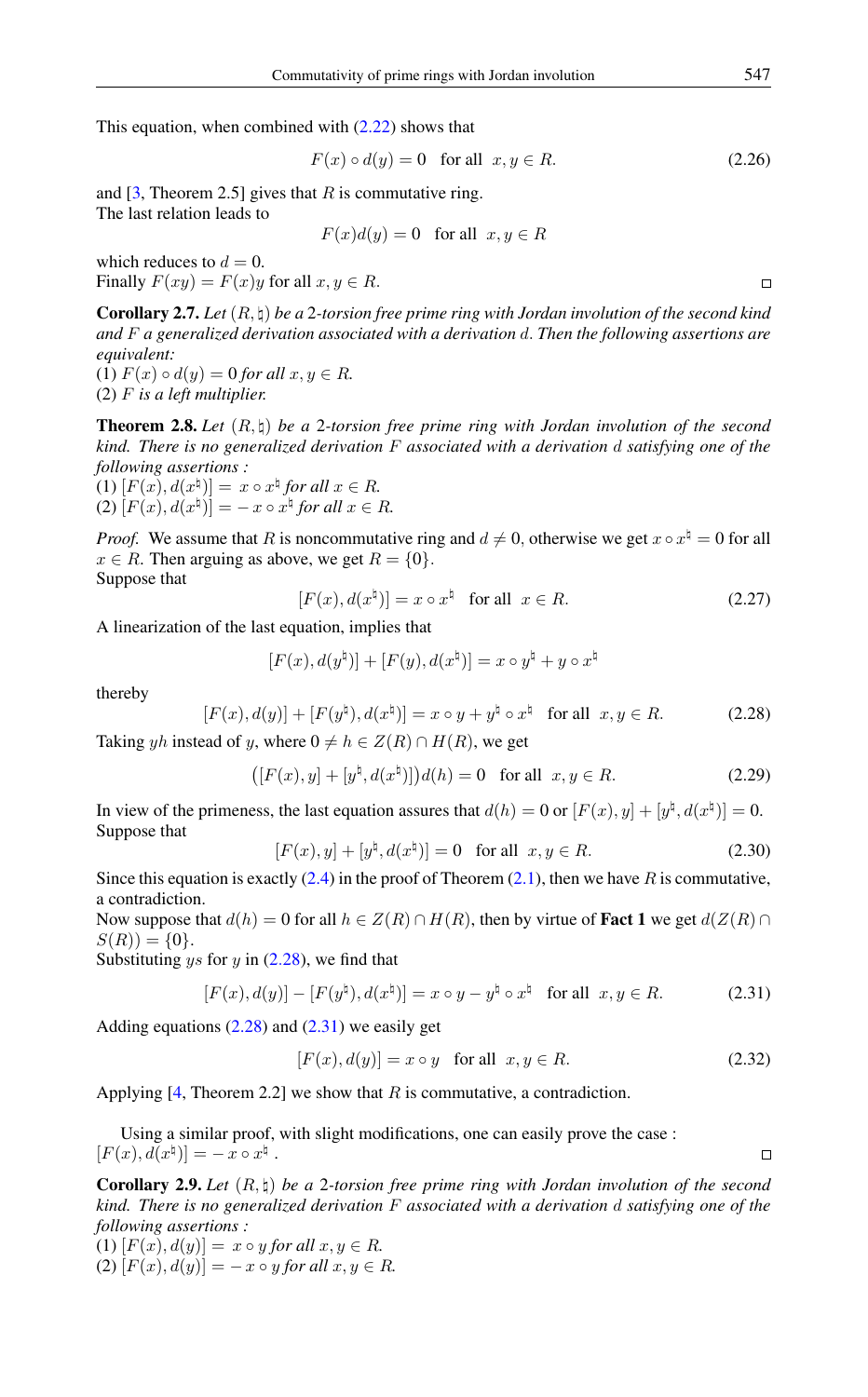<span id="page-6-5"></span>**Theorem 2.10.** Let  $(R, \natural)$  be a 2-torsion free prime ring with Jordan involution of the second *kind. If* R *admits a generalized derivation* F *associated with a derivation* d *such that either*  $F(x) \circ d(x^{\natural}) = [x, x^{\natural}]$  for all  $x \in R$  or  $F(x) \circ d(x^{\natural}) = -[x, x^{\natural}]$  for all  $x \in R$ , then R is a *commutative integral domain. Furthermore,* F *is a left multiplier.*

*Proof.* Suppose that

<span id="page-6-1"></span><span id="page-6-0"></span>
$$
F(x) \circ d(x^{\natural}) = [x, x^{\natural}] \text{ for all } x \in R.
$$
 (2.33)

If  $F = 0$  then the last relation leads to  $[x, x^{\sharp}] = 0$  for all  $x \in R$ . Then R is commutative by **Fact 2**. Thus, we may assume that  $F \neq 0$ . A linearization of [\(2.33\)](#page-6-0), implies that

$$
F(x) \circ d(y) + F(y^{\natural}) \circ d(x^{\natural}) = [x, y] + [y^{\natural}, x^{\natural}] \text{ for all } x, y \in R.
$$
 (2.34)

Substituting yh for y in the previous equation, where  $h \in Z(R) \cap H(R) \setminus \{0\}$ , and using (2.[34](#page-6-1)), we get

<span id="page-6-2"></span>
$$
(F(x) \circ y + y^{\natural} \circ d(x^{\natural}))d(h) = 0 \quad \text{for all} \ \ x, y \in R. \tag{2.35}
$$

In light of primeness, it follows that  $F(x) \circ y + y^{\natural} \circ d(x^{\natural}) = 0$  or  $d(h) = 0$ . Assume that

$$
F(x) \circ y + y^{\natural} \circ d(x^{\natural}) = 0 \quad \text{for all} \ \ x, y \in R. \tag{2.36}
$$

Taking h instead of y in [\(2.36\)](#page-6-2), where  $0 \neq h \in Z(R) \cap H(R)$ , we get

$$
F(x) + d(x^{\natural}) = 0 \quad \text{for all} \ \ x \in R.
$$

Now, replacing y by s in [\(2.36\)](#page-6-2) where  $0 \neq s \in Z(R) \cap S(R)$ , one obtains

$$
F(x) - d(x^{\natural}) = 0 \quad \text{for all} \ \ x \in R.
$$

Combining the two previous relations we get  $F = 0$ , a contradiction. Then we need only consider the case  $d(h) = 0$  for all  $h \in Z(R) \cap H(R)$ . Putting  $y = ys$  in [\(2.34\)](#page-6-1), where  $0 \neq s \in Z(R) \cap S(R)$ , because of  $d(s) = 0$  it follows that

$$
(F(x) \circ d(y) - F(y^{\natural}) \circ d(x^{\natural}))s = ([x, y] + [y^{\natural}, x^{\natural}])s \text{ for all } x, y \in R. \tag{2.37}
$$

By primeness we conclude that

$$
F(x) \circ d(y) - F(y^{\natural}) \circ d(x^{\natural}) = [x, y] - [y^{\natural}, x^{\natural}] \text{ for all } x, y \in R.
$$
 (2.38)

Combining equations  $(2.34)$  and  $(2.38)$ , we have

<span id="page-6-4"></span><span id="page-6-3"></span>
$$
F(x) \circ d(y) = [x, y] \quad \text{for all} \ \ x, y \in R. \tag{2.39}
$$

Then  $R$  is commutative by  $[4,$  Theorem 2.5]. In consequence of which, equation [\(2.39\)](#page-6-4) becomes  $F(x)d(y) = 0$  then we have  $d = 0$ , implies that F is a left multiplier.

The case when 
$$
F(x) \circ d(x^{\natural}) = -[x, x^{\natural}]
$$
 for all  $x \in R$ , we arguing as above.

Corollary 2.11. *Let* (R, \) *be a* 2*-torsion free prime ring with Jordan involution of the second kind. If* R *admits a generalized derivation* F *associated with a derivation* d *such that either*  $F(x) \circ d(y) = [x, y]$  *for all*  $x, y \in R$  *or*  $F(x) \circ d(y) = -[x, y]$  *for all*  $x, y \in R$ *, then* R is a *commutative integral domain. Furthermore,* F *is a left multiplier.*

The following example proves that the primeness hypothesis in Theorems [2.1](#page-1-4) and [2.6](#page-4-2) is not superfluous.

### Example 1.

Let us consider  $R = M_2(\mathbb{Z})$  and define  $\begin{pmatrix} a & b \\ c & d \end{pmatrix}^{\dagger} =$  $\left(\begin{array}{cc} d & -b \\ -c & a \end{array}\right)$  and F  $\left(\begin{array}{cc} a & b \\ c & d \end{array}\right)$  =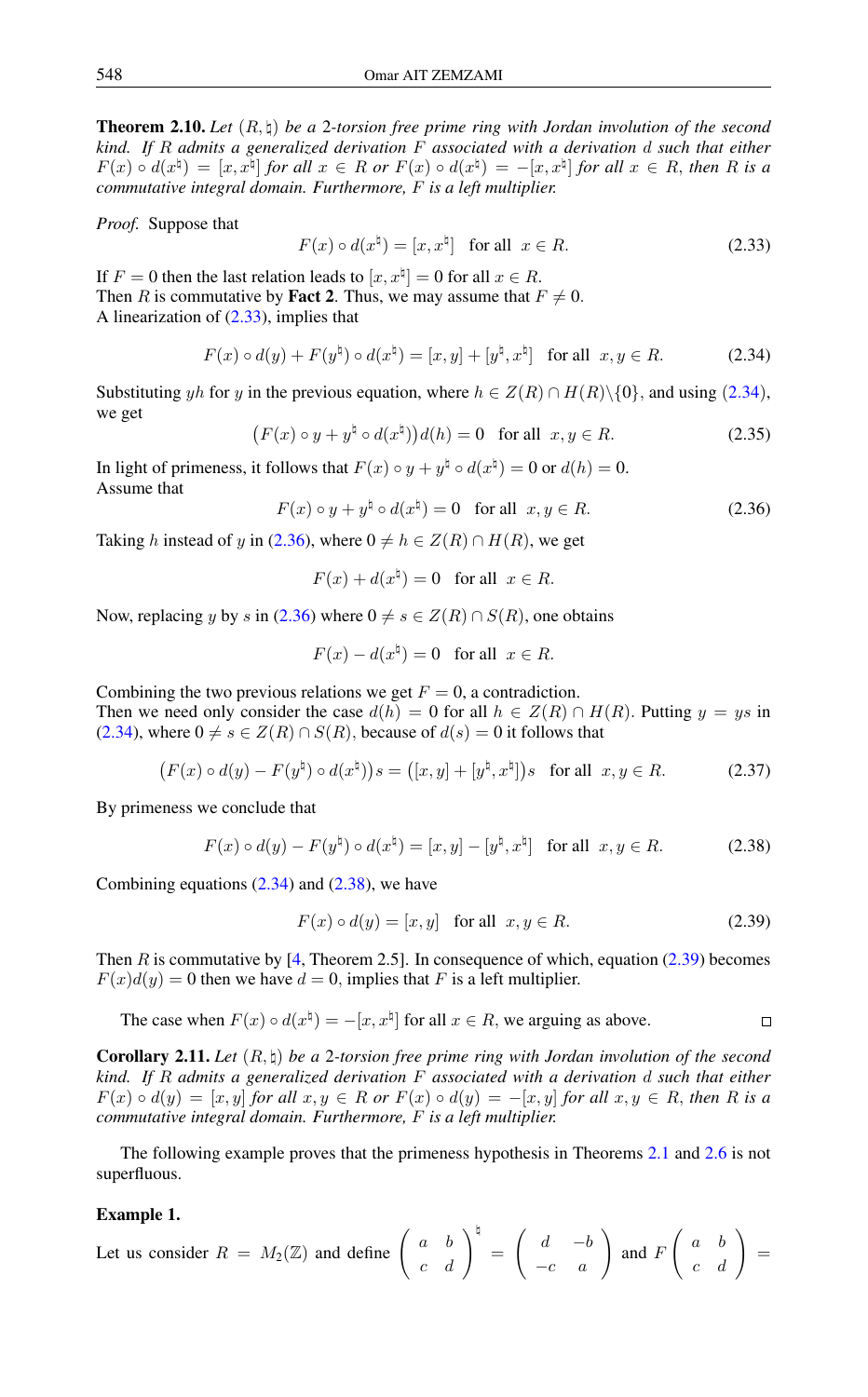$\sqrt{ }$ a b  $\left(\begin{array}{cc} a & b \ 0 & 0 \end{array}\right)$ . Then F is a left multiplier and  $(R, \natural)$  is a prime ring with involution of the first kind such that  $[x, x^{\natural}] = 0$  for all  $x \in R$ .

Set  $\mathcal{R} = R \times \mathbb{C}$ , then it is obvious to verify that  $(\mathcal{R}, \sigma)$  is a semi-prime ring with involution of the second kind where  $\sigma(r, z) = (r^{\natural}, \bar{z}).$ Moreover, if we put

$$
\mathcal{F}(r,z)=(F(r),0)
$$

then F is a left multiplier satisfying the condition (1) of Theorem 1 but R is not commutative.

The following example proves that the condition  $\gamma$  is of the second kind" is necessary in Theorems [2.1,](#page-1-4) and [2.10.](#page-6-5)

#### Example 2.

Let us consider  $R = \left\{ \left( \begin{array}{cc} a & b \\ c & d \end{array} \right) | a, b, c, d \in \mathbb{Z} \right\}$  and  $\left( \begin{array}{cc} a & b \\ c & d \end{array} \right)^{\frac{1}{2}} =$  $\left(\begin{array}{cc} d & -b \\ -c & a \end{array}\right)$ . It is straightforward to check that  $(R, \natural)$  is a prime ring with involution of the first kind such that

$$
[x, x^{\natural}] = 0 \text{ for all } x \in R.
$$

Furthermore, the mapping  $F: R \longrightarrow R$  defined by

$$
F\left(\begin{array}{cc}a&b\\c&d\end{array}\right)=\left(\begin{array}{cc}a&b\\0&0\end{array}\right)
$$

is a left multiplier that satisfies conditions of Theorems [2.1](#page-1-4) and [2.10](#page-6-5) however  $R$  is not commutative.

### <span id="page-7-0"></span>References

- <span id="page-7-2"></span>[1] E. Albas, *Generalized derivations on ideals of prime rings*, Miskolc Math. Notes 14 (2013), no. 1, 3-9.
- <span id="page-7-3"></span>[2] S. Ali, B. Dhara and A. Fošner, *Some commutativity theorems concerning additive mappings and derivations on semiprime rings*, Contemporary ring theory 2011, 135-143, World Sci. Publ., Hackensack, NJ, 2012.
- <span id="page-7-10"></span>[3] M. Ashraf, A. Ali and R. Rani, *On generalized derivations of prime rings*, Southeast Asian Bull. Math. 29 (4) (2005), 669-675.
- <span id="page-7-11"></span>[4] B. Dhara, S. Ali and A. Pattanayak, *Identities with generalized derivations in semiprime rings*, Demonstratio Math. XLVI (3) (2013) 453-460.
- <span id="page-7-1"></span>[5] J. Bergen, I. N. Herstein and C. Lanski, *Derivations with invertible values*, Canadian J. Math. 35 (1983), no. 2, 300-310.
- <span id="page-7-7"></span>[6] M. Brešar, *On the distance of the composition of two derivations to the generalized derivation,* Glasgow Math. J. 33 (1991), no. 1, 89-93.
- <span id="page-7-4"></span>[7] O. Golbasi and E. Koc, *Notes on commutativity of prime rings with generalized derivations,* Commun. Fac. Sci. Univ. Ank. Sér. A1 Math. Stat. 58 (2009), no. 2, 39-46.
- [8] M. A. Idrissi, and L. Oukhtite, *Classification of some special generalized derivations*, Int. Electron. J. Algebra. 29 (2021), 50-62.
- <span id="page-7-9"></span>[9] L. Oukhtite and A. Mamouni, *Generalized derivations centralizing on Jordan ideals of rings with involution*, Turkish J. Math. 38 (2014), no. 2, 225-232.
- <span id="page-7-5"></span>[10] N. Rehman and M. A. Raza, *Generalized derivation as homomorphism or an anti-homomorphism on Lie ideals,* Arab J. Math Sci. 22 (2016), no. 1, 22-28.
- <span id="page-7-6"></span>[11] S. K. Tiwari, R. K. Sharma and B. Dhara, *Identities related to generalized derivation on ideal in prime rings,* Beitr. Algebra Geom. 57 (2016), no. 4, 809-821.
- <span id="page-7-8"></span>[12] B. Yood, *On Banach algebras with a Jordan involution,* Note di Matematica. 11 (1991), 331-333.